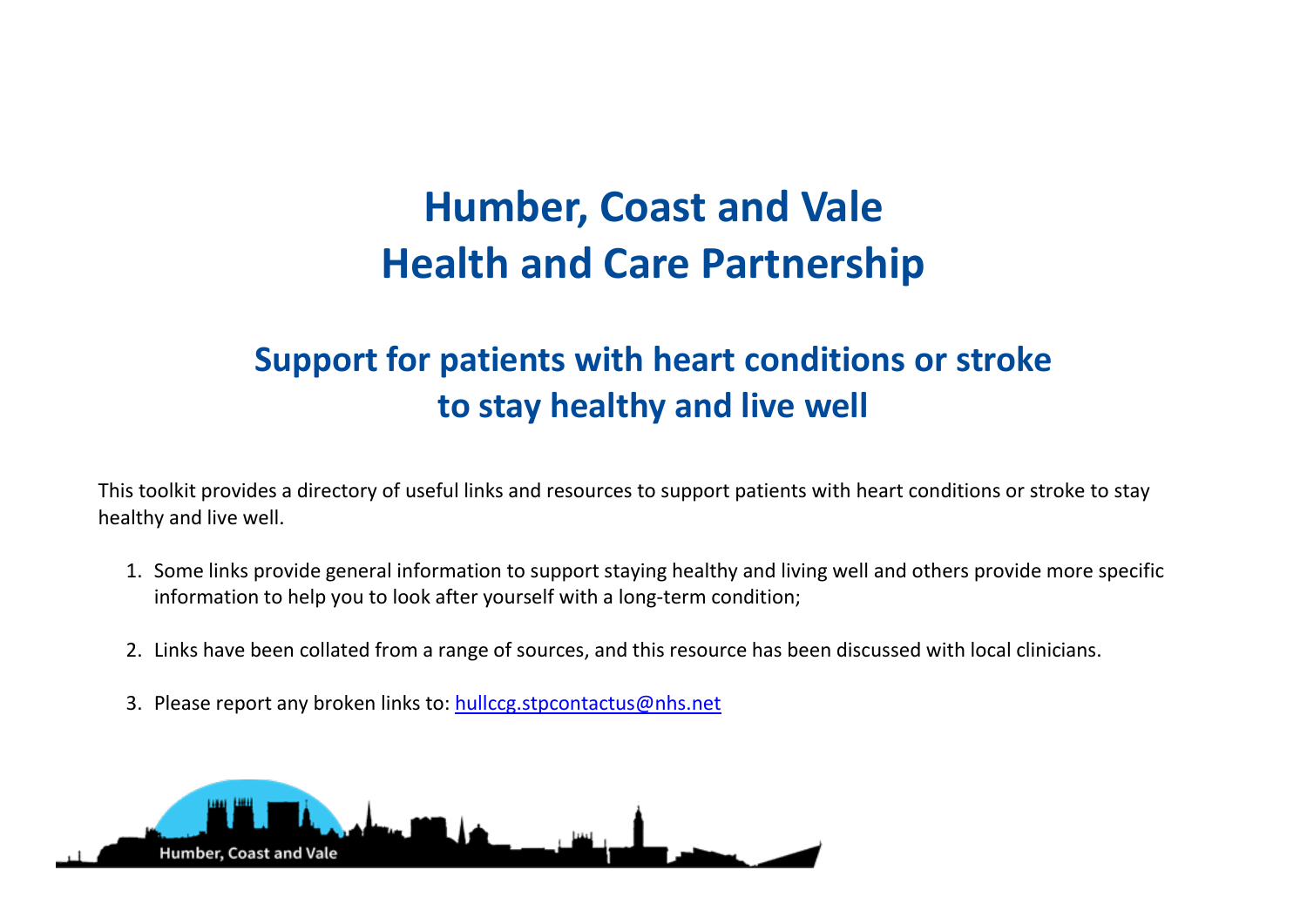| <b>Heart Conditions and Stroke</b><br><b>Patient Education and Self-management resources</b>       |                                                                         |                                                                                                                                                       |  |  |
|----------------------------------------------------------------------------------------------------|-------------------------------------------------------------------------|-------------------------------------------------------------------------------------------------------------------------------------------------------|--|--|
| <b>Condition / Subject</b>                                                                         | <b>Title (Produced By)</b>                                              | <b>Links</b>                                                                                                                                          |  |  |
| <b>Atrial Fibrillation</b>                                                                         | Atrial fibrillation overview (NHS)                                      | https://www.nhs.uk/conditions/atrial-fibrillation/                                                                                                    |  |  |
|                                                                                                    | Atrial fibrillation patient decision aid (NICE)                         | https://www.nice.org.uk/guidance/cg180/resources/cg180-atrial-<br>fibrillation-update-patient-decision-aid-243734797                                  |  |  |
|                                                                                                    | Atrial fibrillation social network (Health unlocked)                    | https://healthunlocked.com/afassociation/posts/143441242/heart-failure-<br>symptoms                                                                   |  |  |
|                                                                                                    | Atrial fibrillation support information (British Heart<br>Foundation)   | https://www.bhf.org.uk/informationsupport/conditions/atrial-fibrillation                                                                              |  |  |
|                                                                                                    | Humber, Coast and Vale Healthy Hearts website                           | https://www.humbercoastandvalehealthyhearts.co.uk/                                                                                                    |  |  |
|                                                                                                    | Information and advice for arrythmia patients<br>(Arrythmia Alliance)   | https://www.heartrhythmalliance.org/aa/uk/patient-resources                                                                                           |  |  |
|                                                                                                    | What is atrial fibrillation? (Chest Heart and Stroke<br>Scotland)       | https://www.chss.org.uk/heart-information-and-support/about-your-heart-<br>condition/common-heart-conditions/heart-arrhythmias-2/atrial-fibrillation/ |  |  |
| <b>Exercise and Cardiac</b><br><b>Rehabilitation for</b><br><b>Cardiovascular Disease</b><br>(CVD) | Being Active with Heart Disease (Chartered Society of<br>Physiotherapy) | https://www.csp.org.uk/public-patient/keeping-active-healthy/love-<br>activity-hate-exercise-campaign/being-active-long-term-4                        |  |  |
|                                                                                                    | Cardiac rehab at home (British Heart Foundation)                        | https://www.bhf.org.uk/informationsupport/support/cardiac-<br>rehabilitation-at-home/cardiac-rehabilitation-exercise-videos                           |  |  |

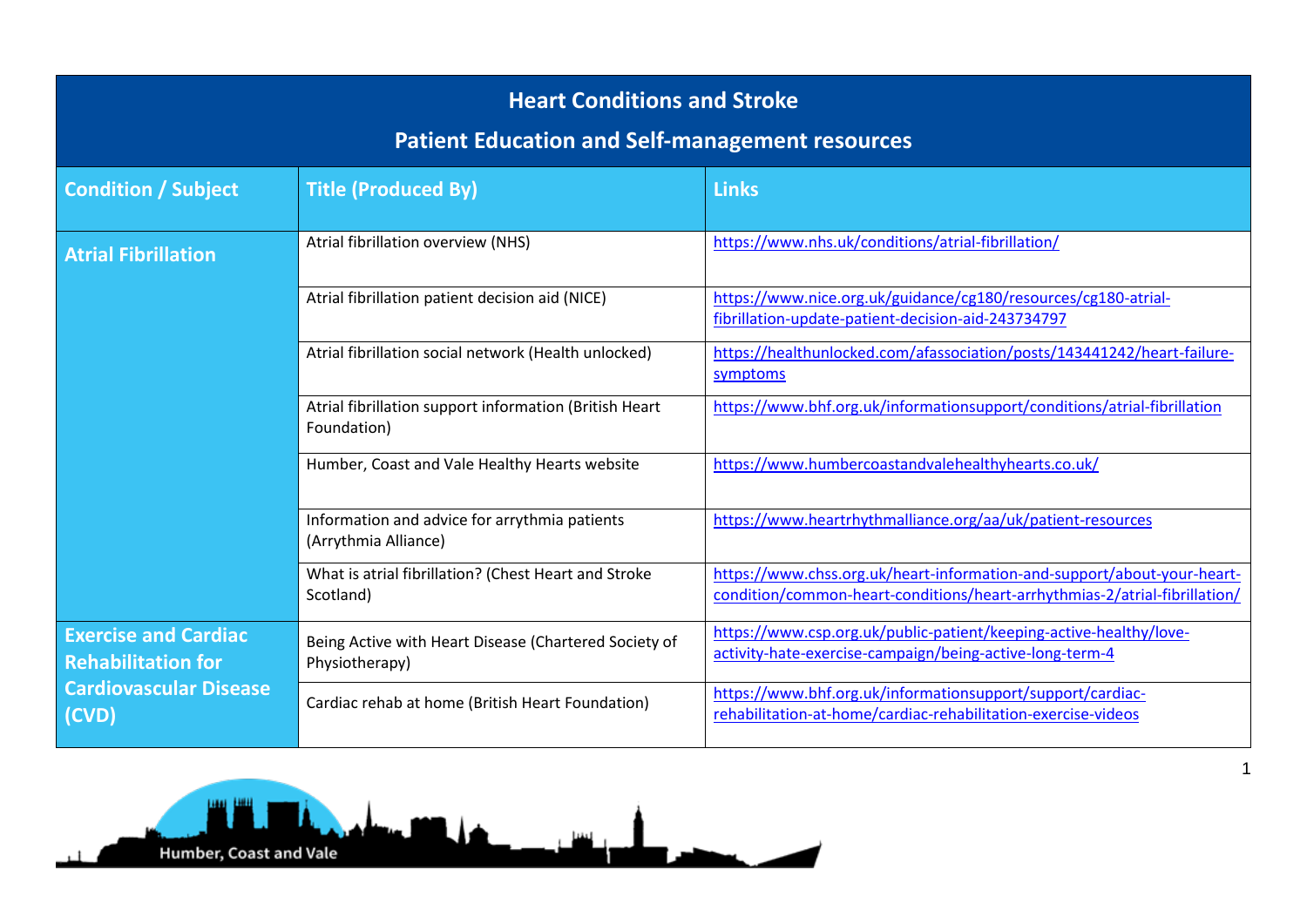|                               | Cardiac resistance training (Cardiac College Health e-<br>University) | https://www.healtheuniversity.ca/EN/CardiacCollege/Active/Resistance Tr<br>aining/Exercises/Pages/exercise-gallery.aspx     |
|-------------------------------|-----------------------------------------------------------------------|-----------------------------------------------------------------------------------------------------------------------------|
|                               | How to get active indoors (British Heart Foundation)                  | https://www.bhf.org.uk/informationsupport/heart-matters-<br>magazine/activity/get-active-indoors                            |
|                               | Staying active (British Heart Foundation)                             | https://www.bhf.org.uk/informationsupport/support/healthy-<br>living/staying-active                                         |
|                               | Understanding physical activity (British Heart<br>Foundation)         | https://www.bhf.org.uk/informationsupport/publications/being-<br>active/understanding-physical-activity                     |
| <b>Healthy eating for CVD</b> | Healthy eating tips videos (Cardiac College Health e-<br>University)  | https://www.healtheuniversity.ca/EN/CardiacCollege/Eating/What-is-<br>healthy-eating/Pages/healthy eating videos.aspx       |
|                               | Healthy living healthy eating (British Heart Foundation)              | https://www.bhf.org.uk/informationsupport/support/healthy-<br>living/healthy-eating/healthy-eating-toolkit                  |
|                               | Making healthy food choices (Cardiac College Health e-<br>University) | https://www.healtheuniversity.ca/EN/CardiacCollege/Eating/Choosing/Pag<br>es/default.aspx                                   |
|                               | Understanding your weight (British Heart Foundation)                  | https://www.bhf.org.uk/informationsupport/publications/healthy-eating-<br>and-drinking/understanding-your-weight            |
| <b>Heart Failure</b>          | About heart failure (Chest Heart and Stroke Scotland)                 | https://www.chss.org.uk/heart-information-and-support/about-your-heart-<br>condition/common-heart-conditions/heart-failure/ |
|                               | Heart failure matters                                                 | https://www.heartfailurematters.org/en GB                                                                                   |
|                               | Heart failure overview (NHS)                                          | https://www.nhs.uk/conditions/heart-failure/                                                                                |
|                               | Heart failure support information (British Heart<br>Foundation)       | https://www.bhf.org.uk/informationsupport/conditions/heart-failure                                                          |

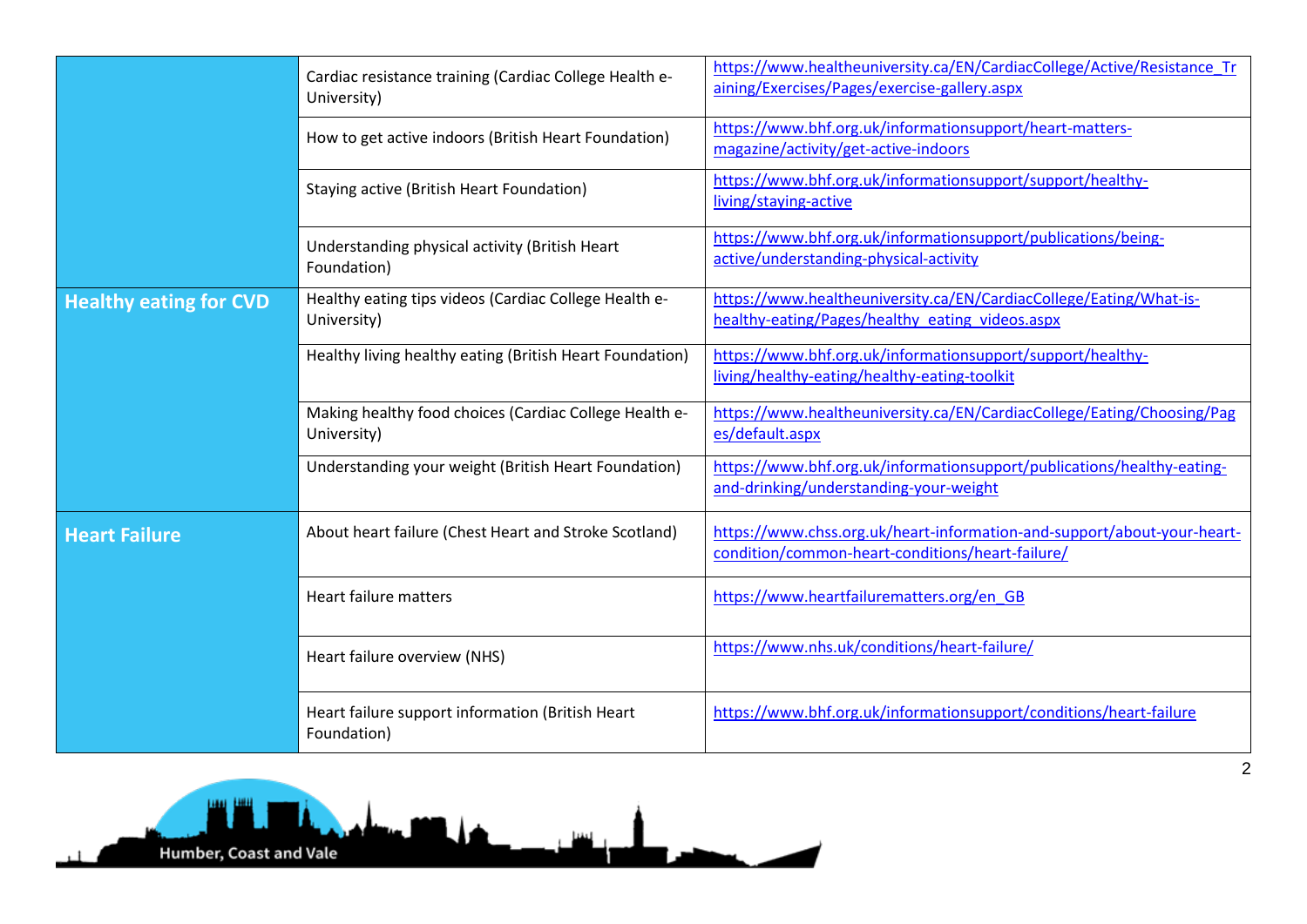|                                              | Humber, Coast and Vale Healthy Hearts Website                                 | https://www.humbercoastandvalehealthyhearts.co.uk/                                                                                                                        |
|----------------------------------------------|-------------------------------------------------------------------------------|---------------------------------------------------------------------------------------------------------------------------------------------------------------------------|
| <b>Hypertension (high</b><br>blood pressure) | Blood pressure patient decision aid - how to control<br>blood pressure (NICE) | https://www.nice.org.uk/guidance/ng136/resources/how-do-i-control-my-<br>blood-pressure-lifestyle-options-and-choice-of-medicines-patient-decision-<br>aid-pdf-6899918221 |
|                                              | Healthy eating diet sheet (British and Irish Hypertension<br>Society)         | https://bihsoc.org/wp-content/uploads/2018/02/Healthy-Eating-Diet-<br>Sheet-Updated-Oct-2017-JH-Final-Feb-2018.pdf                                                        |
|                                              | High blood pressure (Chest Heart and Stroke Scotland)                         | https://www.chss.org.uk/heart-information-and-support/about-your-heart-<br>condition/common-heart-conditions/high-blood-pressure/                                         |
|                                              | High blood pressure overview (NHS Choices)                                    | https://www.nhs.uk/conditions/high-blood-pressure-hypertension/                                                                                                           |
|                                              | High blood pressure support information (British Heart<br>Foundation)         | https://www.bhf.org.uk/informationsupport/risk-factors/high-blood-<br>pressure                                                                                            |
|                                              | Humber, Coast and Vale Healthy Hearts Website                                 | https://www.humbercoastandvalehealthyhearts.co.uk/                                                                                                                        |
|                                              | Know your numbers (Blood Pressure UK)                                         | http://www.bloodpressureuk.org/microsites/kyn/Home                                                                                                                        |
|                                              | Understanding blood pressure (British Heart<br>Foundation)                    | https://www.bhf.org.uk/informationsupport/publications/heart-<br>conditions/understanding-blood-pressure                                                                  |
| <b>Living Well</b>                           | 12 week goal setting and education program - THRIVE                           | https://www.healtheuniversity.ca/EN/CardiacCollege/THRIVE/                                                                                                                |
|                                              | Be more active (We Are Undefeatable)                                          | https://www.weareundefeatable.co.uk/                                                                                                                                      |

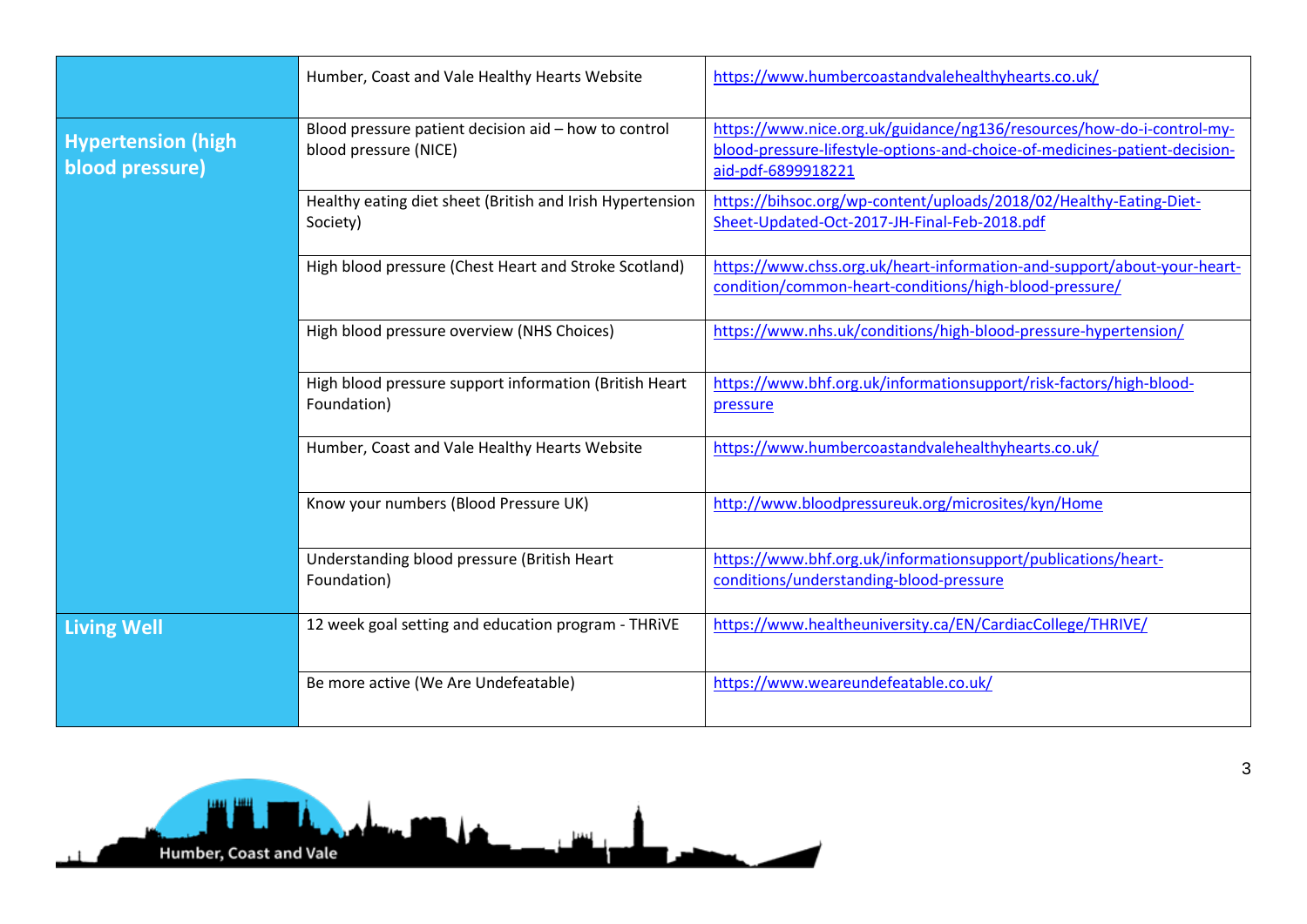|               | British Heart Foundation social network (Health<br>unlocked)        | https://healthunlocked.com/bhf                                                                                                 |
|---------------|---------------------------------------------------------------------|--------------------------------------------------------------------------------------------------------------------------------|
|               | Eating for lower cholesterol (Heart UK)                             | https://www.heartuk.org.uk/low-cholesterol-foods/choose-low-<br>cholesterol-foods                                              |
|               | Health leaflets and videos for Heart Disease                        | https://www.easyhealth.org.uk/index.php/health-leaflets-and-<br>videos/heart-disease/                                          |
|               | Heart matters (British Heart Foundation)                            | https://www.bhf.org.uk/informationsupport/heart-matters-magazine                                                               |
|               | High cholesterol (British Heart Foundation)                         | https://www.bhf.org.uk/informationsupport/risk-factors/high-cholesterol                                                        |
|               | Humber, Coast and Vale Healthy Hearts Website                       | https://www.humbercoastandvalehealthyhearts.co.uk/                                                                             |
|               | Keep your heart healthy (British Heart Foundation)                  | https://www.bhf.org.uk/informationsupport/publications/heart-<br>conditions/keep-your-heart-healthy                            |
|               | Lower your cholesterol (NHS)                                        | https://www.nhs.uk/live-well/healthy-body/lower-your-cholesterol/                                                              |
|               | Smoking and heart health (British Heart Foundation)                 | https://www.bhf.org.uk/informationsupport/risk-factors/smoking                                                                 |
|               | Start the NHS weight loss plan (NHS)                                | https://www.nhs.uk/live-well/healthy-weight/start-the-nhs-weight-loss-<br>plan/                                                |
|               | Understanding cholesterol (British Heart Foundation)                | https://www.bhf.org.uk/informationsupport/publications/heart-<br>conditions/understanding-cholesterol                          |
| <b>Stroke</b> | Being active after a stroke (Chartered Society of<br>Physiotherapy) | https://www.csp.org.uk/public-patient/keeping-active-healthy/love-<br>activity-hate-exercise-campaign/being-active-long-term-6 |
|               | Finding local support (Stroke Association)                          | https://www.stroke.org.uk/finding-support                                                                                      |
|               |                                                                     |                                                                                                                                |